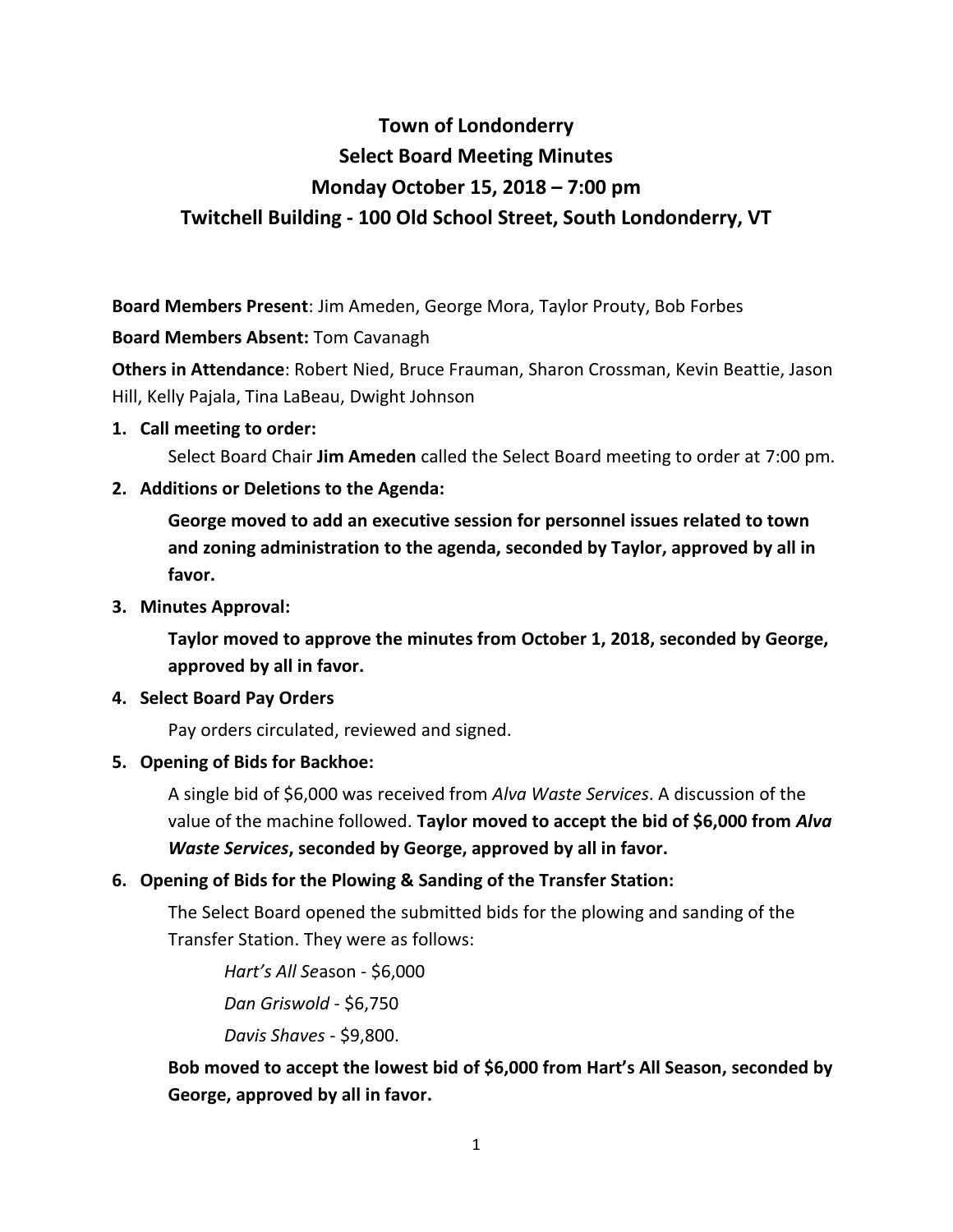#### **7. Opening of Bids for the Liming, Tilling and Seeding of the Septage Fields:**

Two bids were received an opened. They were as follows:

*MDP Enterprises* – \$6,250.00

*Hart's All Season* - \$1,508.80

Because of the wide disparity between the two bids and the need for clarification **Taylor moved to table the decision on the bids and invite the two bidders to appear before the Board to clarify their bids, seconded by George, approved by all in favor.** 

## **8. Announcements /Correspondence:**

- a. The Select Board reviewed a letter from the Chester Snowmobile Club requesting permission to use the shoulder of Lowell Lake Road. **Bob moved to grant that permission, seconded by George, approved by all in favor.**
- b. The Select Board reviewed a request for an appropriation from the *Vermont Family Network*. A discussion of the appropriate process for requesting appropriations followed **Tina** stated that she would add the request to the list of appropriations for the next Town Meeting.
- c. **Sharon Crossman** and **Robert Nied** announced a "Boards, Commissions and Committees Summit Conference" to be held on October 30<sup>th</sup> at 6 PM at the Town Office with the goal of increasing communications and collaboration between Town groups. **Robert** stated that while it was a working session intended for the benefit of the participating groups, the meeting would be warned as a public meeting.

#### **9. Visitors and Concerned Citizens:**

- a. Chris Blackey from Champion Fire discussed the fire department sponsored Halloween events and requested that the Select Board approve closing of Main Street in South Londonderry from 5-7 PM on October 31, 2018 for the event. **Bob moved to approve the closing of Main Street as suggested, seconded by George, approved by all in favor.**
- b. **Dwight Johnson** provided an update on the Platt Elevation Project (raising of the old Post Office building above the floodplain) which is funded by FEMA funds through the State Emergency Management Office. A discussion of the project and the funding stream followed.